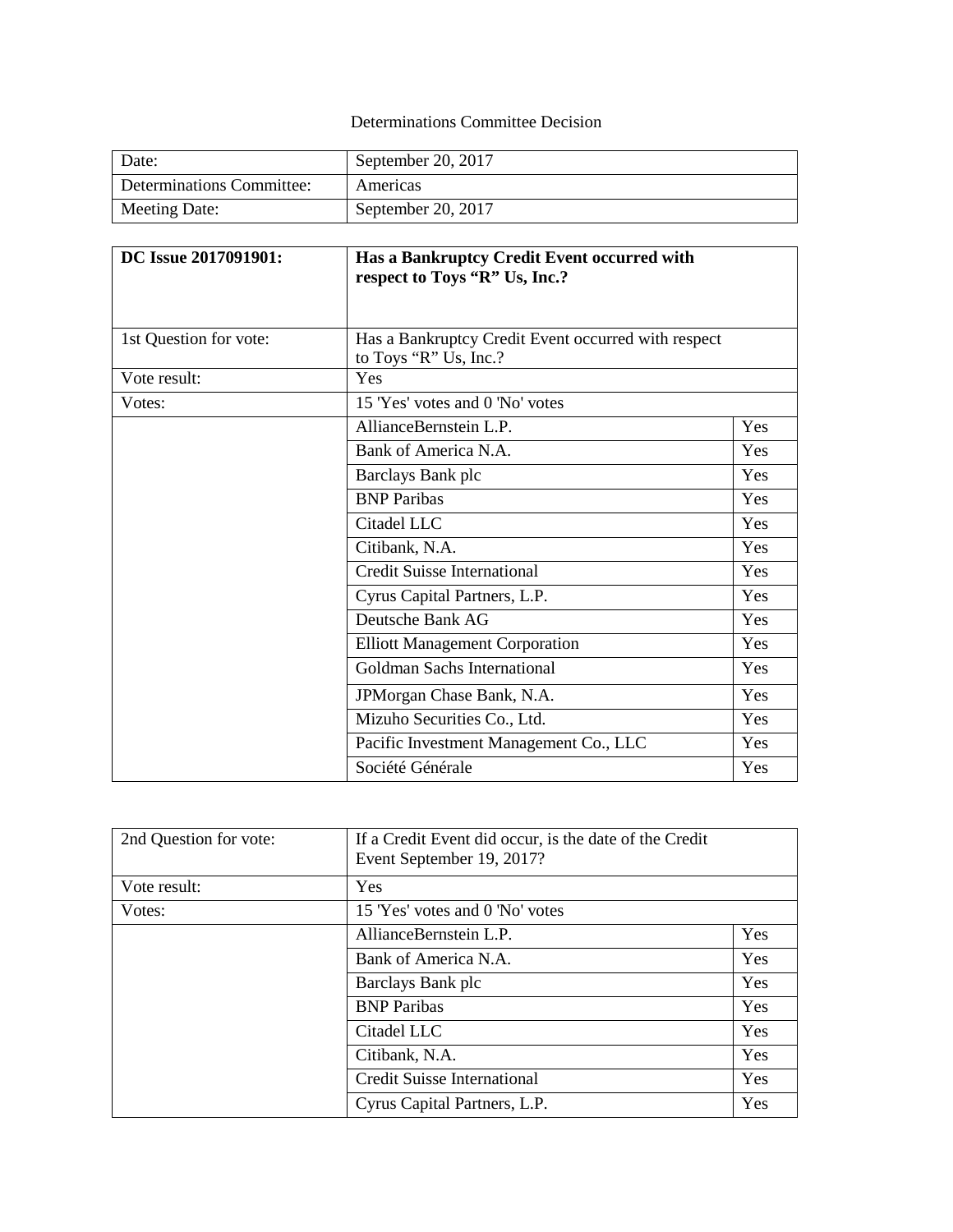| Deutsche Bank AG                       | Yes |
|----------------------------------------|-----|
| <b>Elliott Management Corporation</b>  | Yes |
| Goldman Sachs International            | Yes |
| JPM organ Chase Bank, N.A.             | Yes |
| Mizuho Securities Co., Ltd.            | Yes |
| Pacific Investment Management Co., LLC | Yes |
| Société Générale                       | Yes |

| Is the date on which the DC Secretary first          |     |
|------------------------------------------------------|-----|
| effectively received both a request to convene the   |     |
| Committee and Publicly Available Information that    |     |
| satisfies the requirements of Section 2.1(b) for the |     |
| Credit Event with respect to Toys "R" Us, Inc.       |     |
| September 19, 2017? (This question is asked to       |     |
| determine the Event Determination Date.)             |     |
| Yes                                                  |     |
| 15 'Yes' votes and 0 'No' votes                      |     |
| AllianceBernstein L.P.                               | Yes |
| Bank of America N.A.                                 | Yes |
| Barclays Bank plc                                    | Yes |
| <b>BNP</b> Paribas                                   | Yes |
| Citadel LLC                                          | Yes |
| Citibank, N.A.                                       | Yes |
| <b>Credit Suisse International</b>                   | Yes |
| Cyrus Capital Partners, L.P.                         | Yes |
| Deutsche Bank AG                                     | Yes |
| <b>Elliott Management Corporation</b>                | Yes |
| <b>Goldman Sachs International</b>                   | Yes |
| JPMorgan Chase Bank, N.A.                            | Yes |
| Mizuho Securities Co., Ltd.                          | Yes |
| Pacific Investment Management Co., LLC               | Yes |
| Société Générale                                     | Yes |
|                                                      |     |

| 4th Question for vote: | Should ISDA hold one or more auctions to settle<br>Relevant Transactions with respect to which a Credit<br>Event Resolution has occurred in accordance with the<br>terms set out in the form of Credit Derivatives<br>Auction Settlement Terms with respect to Toys "R"<br>Us, $Inc$ .? |     |
|------------------------|-----------------------------------------------------------------------------------------------------------------------------------------------------------------------------------------------------------------------------------------------------------------------------------------|-----|
| Vote result:           | <b>Yes</b>                                                                                                                                                                                                                                                                              |     |
| Votes:                 | 15 'Yes' votes and 0 'No' votes                                                                                                                                                                                                                                                         |     |
|                        | AllianceBernstein L.P.                                                                                                                                                                                                                                                                  | Yes |